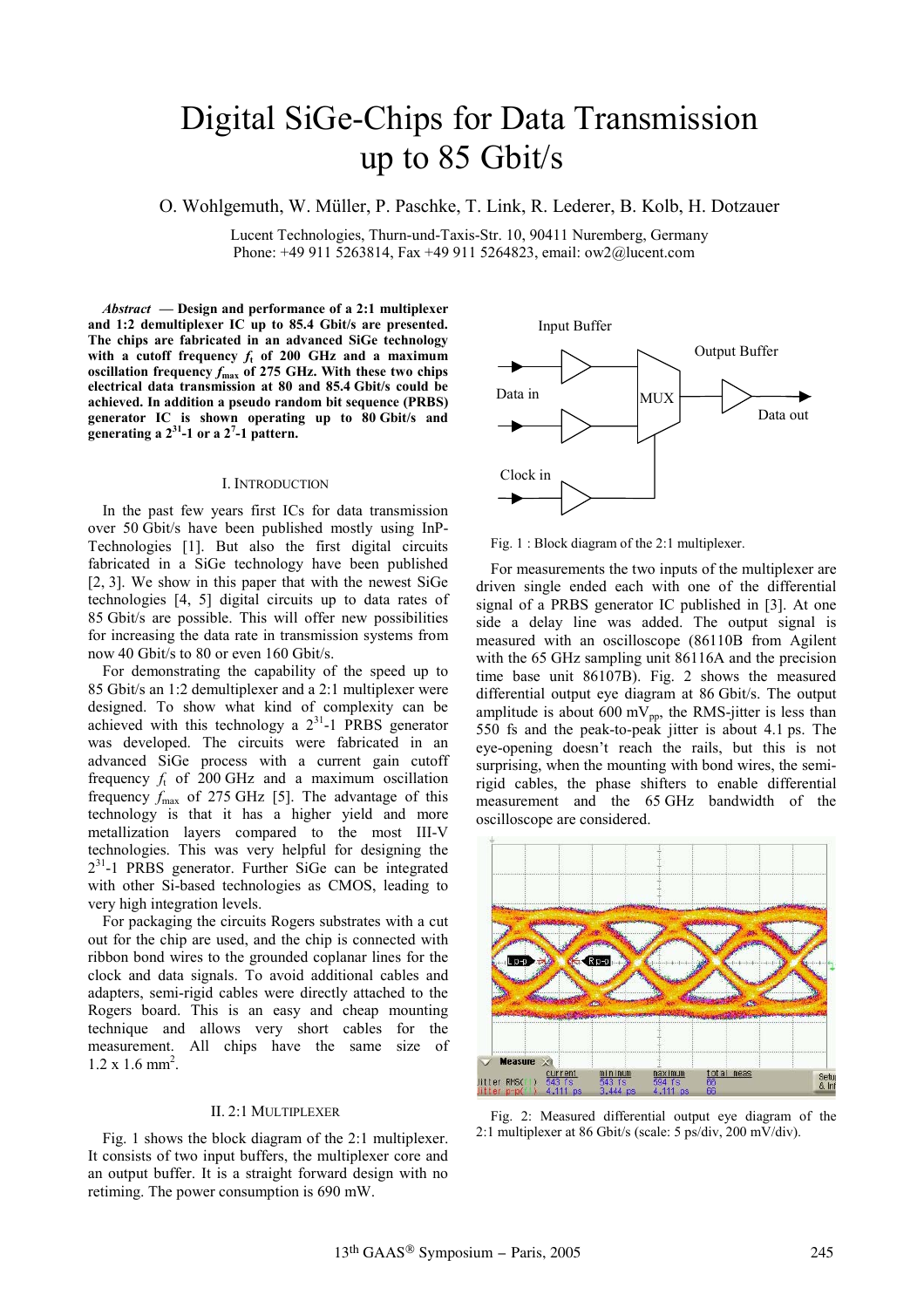## III. 1:2 DEMULTIPLEXER

The 1:2 demultiplexer operates with a half rate architecture with two flipflops. The block diagram is shown in fig. 3. Each branch contains data input and output buffers. In one branch an additional latch is implemented to achieve the same phase for the two data outputs. The circuit is implemented in ECL and the power consumption is 1025 mW. The output buffers provide a differential signal of 500 mV<sub>pp</sub>.



Fig. 3: Block diagram of the 1:2 demultiplexer.

## IV. DATA TRANSMISSION

For demonstrating data transmission the output of the 2:1 multiplexer was connected to the input of the 1:2 demultiplexer. Fig. 4 shows the block diagram of the measurement setup. The multiplexer was driven with the two outputs of a  $2^7$ -1 PRBS generator. One output was delayed by several bits. As the PRBS generator operates with the half rate clock, a frequency divider is used. The phase of the clock signal can be changed with the phase shifter optimising the clock to data timing at the multiplexer.



Fig. 4: Block diagram of the measurement setup for 80 Gbit/s data transmission.

As no error detector at 40 and 42.7 Gbit/s was available one output of the 1:2 demultiplexer was connected to a CDR-1:4-demultiplexer. Only two versions operating at 42.7 and 40 Gbit/s were available, thus only the data transmission at 80 and 85.4 Gbit/s could be tested. With the 1:4 demultiplexer the data stream is down converted to 10 Gbit/s (10.7 Gbit/s) where an error detector was available. With this setup error free data transmission at both data rates could be achieved, independent which output of the 1:2 demultiplexer is used.

By changing the phase of the clock signal with the phase shifter driving the 1:2 demultiplexer it is possible to measure the horizontal eye opening and by adjusting the threshold at the offset pins at the 1:2 demultiplexer the vertical eye opening could be measured. This measurement has been done with several attenuators at 80 and 85.4 Gbit/s. The results are shown in fig. 5 for the horizontal and in fig. 6 for the vertical eye opening. For the limit in all measurements a bit error rate of  $10^{-9}$  was used. The figures on the right side of the plots indicate the used attenuator for the measurement.



Fig. 5: Measurement of the horizontal eye opening at 80 and 85.4 Gbit/s at a bit error rate of  $10^{-9}$ .



Fig. 6: Measurement of the vertical eye opening at 80 and 85.4 Gbit/s at a bit error rate of  $10^{-9}$ .

The adjustment of the measurement setup at this high speed data transmission is very critical. For example an offset of the applied clock, unbalanced behaviour of the circuit or an unsymmetry in the mounting can lead to two different eye openings. So always at least two eye openings were measured. If there was only a small difference the results are averaged otherwise the setup was readjusted. This also reduces the errors, caused from phase changes through temperature drift from cables and circuits or movements from the setup by changing the phase of the manual phase shifters.

At 80 Gbit/s the horizontal eye opening is 7.4 ps and the vertical eye opening is 111 mV, and at 85.4 Gbit/s 3.9 ps and 64 mV respectively. With adding attenuators the vertical eye opening becomes smaller and can be extrapolated to the sensitivity of the data transmission, which is 40 mV for 80 Gbit/s and 70 mV for 85.4 Gbit/s. Whereas the points at 80 Gbit/s are on a straight line, this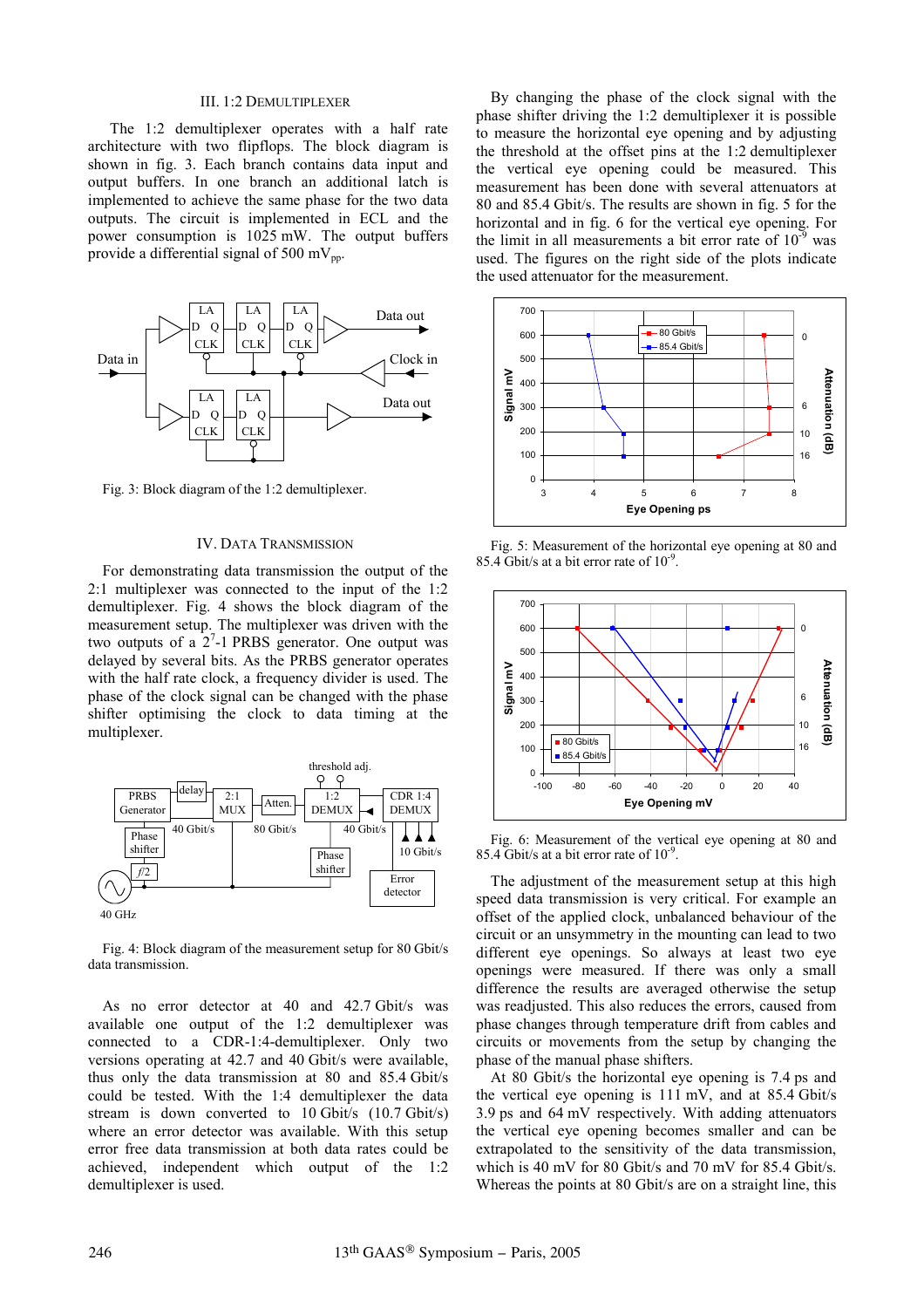is not the case for 85.4 Gbit/s. Especially the first measured point of the right branch at 85.4 Gbit/s doesn't fit at all and is not considered for extrapolating the sensitivity. In addition the horizontal eye opening in fig. 5 is becoming bigger when adding attenuators. So we assume that there are high reflections caused by the bond wires, which reduce the eye opening. With adding attenuators the reflections are getting smaller and improve the data transmission.

#### IV. PRBS GENERATOR IC

The circuit is based on a multiplexed linear feedback shift register similar to [3, 6]. Fig. 7 shows the block diagram of the PRBS generator IC. Each loop of the shift registers use 31 latches. The signals after the 28<sup>th</sup> and the last  $(31<sup>st</sup>)$  latch of the other shift register are fed into an XOR. The output of the XOR is than applied to the first latch. Because of layout constraints the output of the  $29<sup>th</sup>$ latch is multiplexed to the PRBS output data stream at a bit rate, which is twice the clock frequency. As the latches operate at only half of the speed, the design of the latches, the clock-tree and the clock buffers is less critical and power can be saved. At the power up of the circuit all latches could be in the zero state. So a starter is applied to feed the latches with ones to start the bit sequence.

The use of 31 latches and the feedback after 28<sup>th</sup> and  $31<sup>st</sup>$  latch generate a  $2<sup>31</sup>$ -1 pattern. In order to generate a  $2<sup>7</sup>$ -1 pattern switches are included. If the  $29<sup>th</sup>$  and the  $30<sup>th</sup>$ latch and 22 latches at the beginning of the shift register are bypassed the resulting shift register has only 7 latches with the feedback over the XOR at the  $6<sup>th</sup>$  and  $7<sup>th</sup>$  latch, generating a  $2^7$ -1 pattern. For clearness this is not included in fig 7.

In the layout the placement of the latches has been done very carefully to minimize the line length to the XOR, to the switches for changing the bit pattern and to the multiplexer and optimize the performance of the circuit. The latches driving the XOR, the switches and the multiplexer are modified with a fast data output to increase the speed of the circuit. Also the timing is very critical especially for the clock applied to the multiplexer. Other publications are using a different clock for the multiplexer to adjust the timing [6]. The goal was to design a chip which is easy to use and can operate with only one applied clock signal. The advantage is, that the clock frequency and thus the output data rate can be changed without new clock alignment.

The chip size is  $1.2 \times 1.6$  mm<sup>2</sup> and the power consumption is 1.7 W, resulting in a power density of  $0.88 \text{ W/mm}^2$ .

For testing only the clock signal has to be applied and the output is measured with an oscilloscope. At 40 Gbit/s a very nice and clean eye diagram is measured and shown in fig. 8 for the  $2^{31}$ -1 pattern. The amplitude is 450 mV<sub>pp</sub> and the rise and fall time  $(20 - 80\%)$  is about 8 ps. A very small RMS Jitter of 380 fs and a peak-to-peak jitter of 2.2 ps was measured. Note that the jitter of the oscilloscope is included in this measurement.



Fig. 8: Measured differential output eye diagram of the PRBS generator at 40 Gbit/s with the  $2^{31}$ -1 pattern (scale: 5 ps/div,  $100$  mV/div).

Fig. 9 and 10 show the measured differential output eye diagram at 80 Gbit/s of the  $2^7$ -1 pattern and the  $2^{31}$ -1 pattern. The amplitude is about  $450 \text{ mV}_{\text{pn}}$  and the RMS jitter of both patterns is less than 550 fs. The eye opening



Fig. 7: Block diagram of the PRBS generator IC.